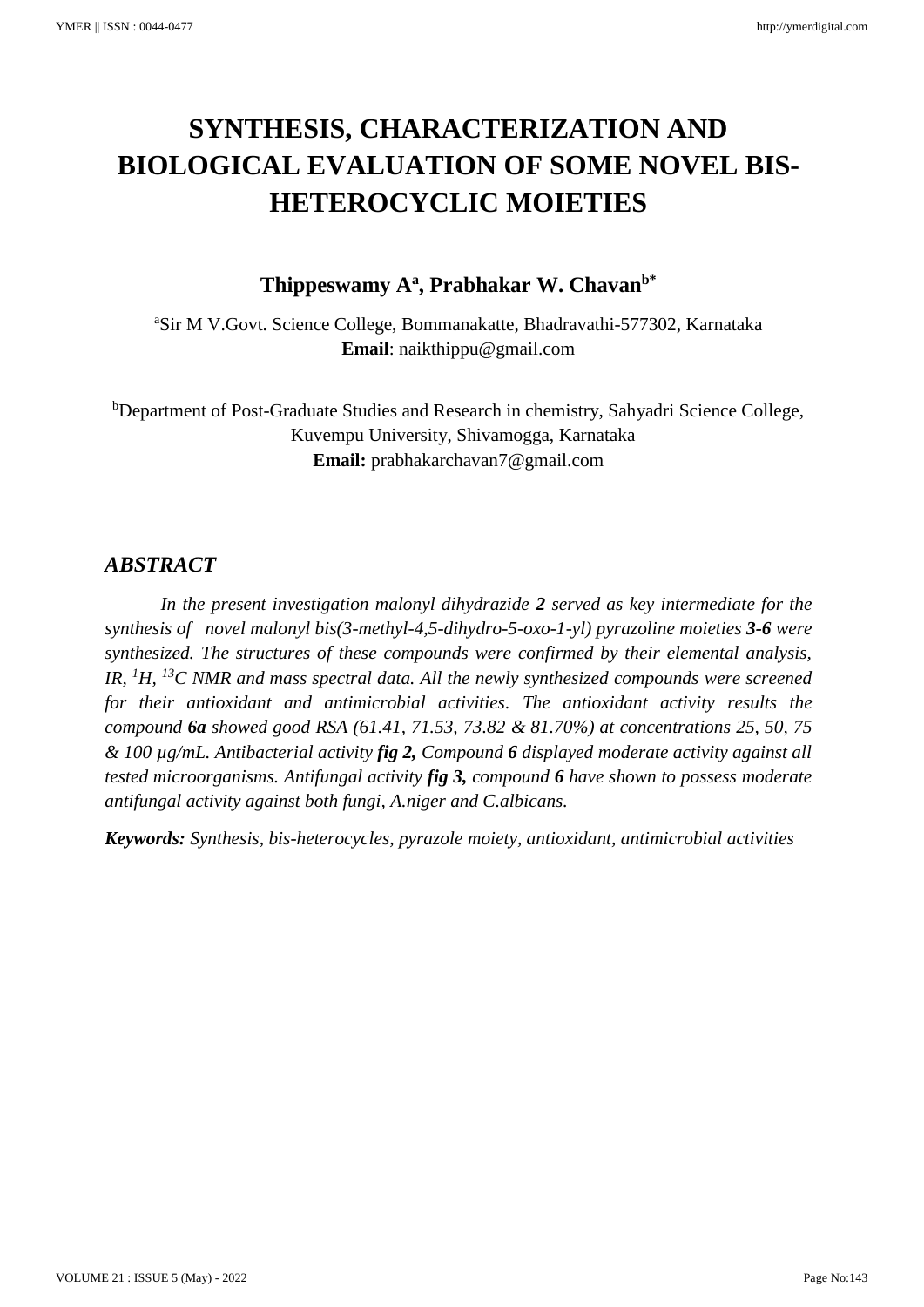# **1. INTRODUCTION**

The natural occurrence and biological importance of compounds containing pyrazole ring system. In view of the significance of five membered heterocycles such as pyrazole, it was thought to investigate the synthesis of new series of bis heterocycles containing two pyrazole rings bridged via carbon atom. Currently bis heterocycles of pyrazole moiety synthesis from 20 years vast novel work is used for biological and pharmacological activities, these work helpful pharma industries to encourages. Compound containing –CONHNH2 group can be converted in to pyrazoles as a precursor by reaction with following reagents as ethyl acetate, ethyl cyanoacetate, benzoyl acetone and acetyl acetone. In this work shows flaunty of biological activities like antibacterial [1–6], antiviral [7,8] antiproliferative, proapoptoic [9], antitumor, and anti-inflammatory [11,12] activities. Furthermore, thioazole bis- hetrocycles were exploded in several most important biologically dynamic drug molecules like Ritonavir as antiretroviral drugs, Sulfathiazole as antimicrobial drug. Tiazofurin as antineoplastic and antifungal drug.

All these synthesis and biological activities motivates us to synthesis new extension of our work [13-16], effective drug molecules which contain bis-hetrocylic pyrazole and evaluate their biological activities that these new moieties could be effective bis-heterocyclic in the library of confess drug molecule.

# **2. EXPERIMENTAL SECTION**

#### **Chemistry**

## **2.1Materials and Methods**

All the reagents were obtained commercially and used by further purification using standard procedures. Melting points were determined by an open capillary method and are uncorrected. Purity of the compounds was checked by thin layer chromatography using silica gel-G coated Al plates (Merck) and spots were visualized by exposing the dry plates in iodine vapors. The IR (KBr pellet) spectra were recorded on a Perkin-Elmer (Spectrum ONE) FT-IR Spectrometer. The <sup>1</sup>H and <sup>13</sup>C NMR (DMSO-d<sub>6</sub>) spectra were recorded with a BRUKER NMR 500 and 125 MHz spectrometers, and the chemical shift values are expressed in ppm (δ scale) using tetramethylsilane as an internal standard. The mass spectral measurements were carried out by Electron Impact method on JEOL GC mate spectrometer at 70 eV. Elemental analyses were performed on flash EA 1112 series elemental analyzer.

## **2.2Experimental**

**General Procedure for the synthesis of Malonyl dihydrazide (2):** A mixture of diethyl malonate **1** (8.0 g, 0.05 mol) and hydrazine hydrate (10 ml, 80%) was refluxed in ethanol (30 ml) on a steam bath for 4 h. The reaction mixture was cooled thoroughly and colourless solid that separated was collected by filtration. It was crystallized from ethanol. It was crystallized from ethanol as shining flakes yield,  $(80\%)$ , m.p. 160 $^{\circ}$ C (Lit. 160 $^{\circ}$ C)

**General Procedure for the synthesis of Malonyl bis(3-methyl-4,5-dihydro-5-oxo-1-yl) pyrazoline (3):** To a mixture of malonyl dihydrazide **2** (0.01 mol) and ethyl acetoacetate (0.02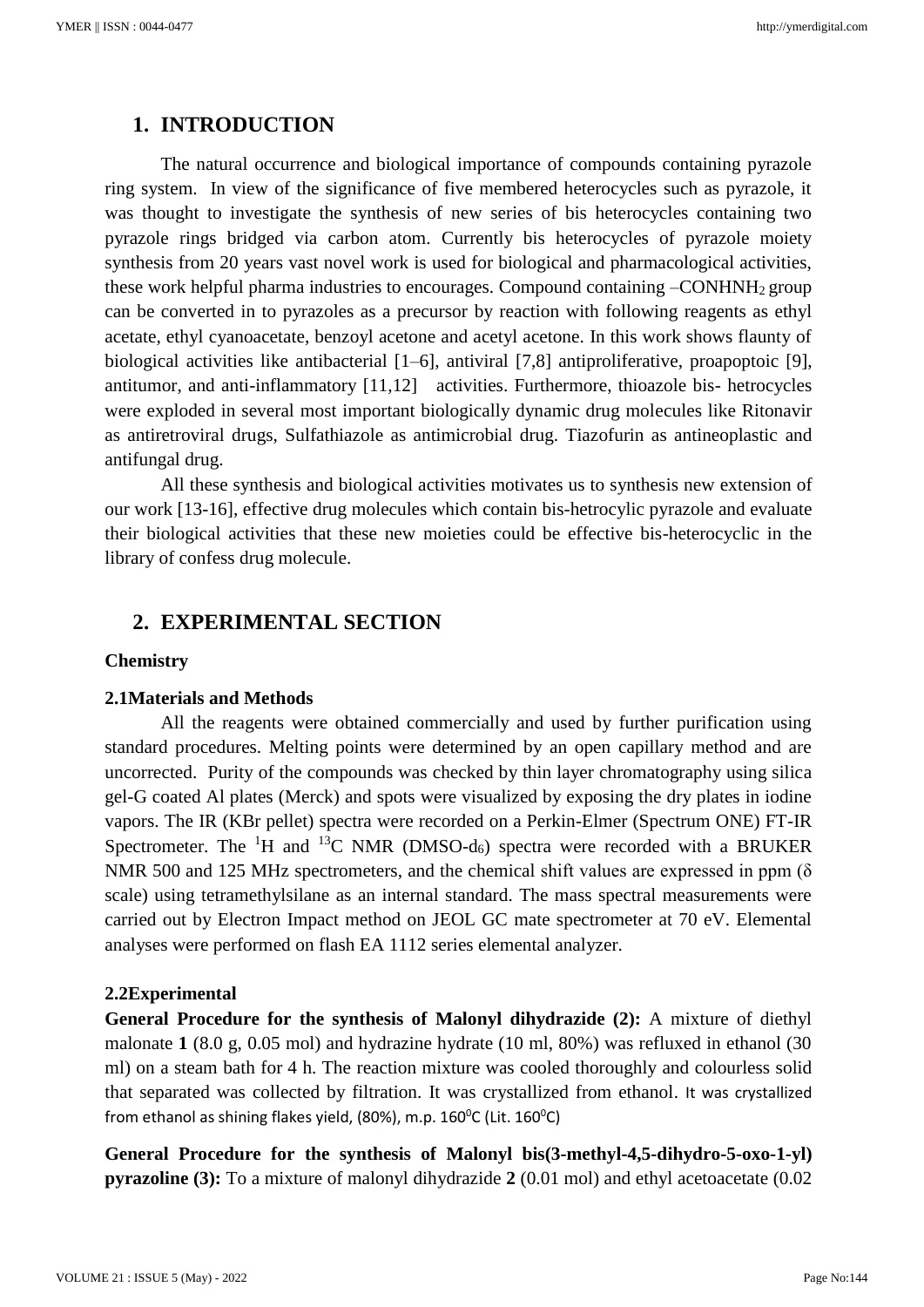mol) in ethanol (10 ml), few drops of concentrated hydrochloric acid was added and the reaction mixture was heated under reflux for 5h. The resulting solution was cooled to room temperature and the solid which separated was collected and crystallized from ethanol.

Yield 80%, m.p. 260-61 $^{\circ}$ C, FT-IR (KBr) (cm<sup>-1</sup>): 3290-3320 NHNH<sub>2</sub>, 3295 OH group, 1734 C=O, 1663 C=O, 1596 C=N, <sup>1</sup>H NMR (DMSO-d<sub>6</sub>) δ: 7.81 (s, 1H, 2X CH<sub>2</sub>), 3.02 (s, 2H, CH<sub>2</sub>), 2,05 (s, 2H, 2XCH<sub>2</sub>), <sup>13</sup>C-NMR (DMSO-d6): δ 171.0, 162<sup>.</sup> 9, 154.8, 78.6, 28.9, Mass: m/z 249 [M]<sup>++</sup>, Anal. Calcd. for C<sub>10</sub>H<sub>9</sub>N<sub>4</sub>O<sub>4</sub> (249.062), C, 48.20, H, 3.64, N, 22.48. Found: C, 48.26, H, 3.60, N, 22.45%.

**General Procedure for the synthesis of Malonyl bis (3-amino-4,5- dihydro-5-oxo-1-yl) pyrazoline (4):** A mixture of malonyl dihydrazide **2** (0.01mol) and ethyl cyanoacetate (0.02mol) in anhydrous ethanol (10ml) was heated under reflux in presence of catalytic quantity of hydrochloric acid. After heating for 5h the reaction mixture was concentrated and cooled to room temperature. The solid separated was collected and crystallized from ethanol. Yield 85%, m.p. 235-66°C, FT-IR (KBr) (cm<sup>-1</sup>): 3200-3250 NH<sub>2,</sub> 1643, 1610 C=O, 1538 C=N, <sup>1</sup>H NMR (DMSO-d<sub>6</sub>) δ: 4.92 (s, 4H, 2XNH<sub>2</sub>), 3.12 (s, 2H, CH<sub>2</sub>), 2,09 (s, 4H, 2X CH<sub>2</sub>), <sup>13</sup>C-NMR (DMSO-d6): δ 175.1, 161.9, 152.5, 79.8, 42.6, Mass: m/z 266 [M]<sup>+</sup>, Anal. Calcd. for C9H10N6O<sup>4</sup> (266.214), C, 40.61, H, 3.79, N, 31.57. Found: C, 40.60, H, 3.83, N, 31.62%.

**General Procedure for the synthesis of Malonyl bis(3,5-dimethyl-1-yl) pyrazoline (5):** A mixture of malonyl dihydrazide **2** (0.01mol) and acetylacetone (0.02mol) was heated in boiling ethanol in presence of catalytic amount of concentrated hydrochloric acid for 5h. The reaction mixture was cooled to room temperature and the product separated was collected and crystallized from ethanol.

Yield 90%, m.p. 120-21 °C, FT-IR (KBr) (cm<sup>-1</sup>): 3290-3320 NHNH<sub>2,</sub> 1610 C=N, <sup>1</sup>H NMR (DMSO-d<sub>6</sub>) δ: 5.90 (s, 4H, 2X CH<sub>2</sub>), 3.42 (s, 2H, CH<sub>2</sub>), 2.58 (s, 8H, 4XCH<sub>2</sub>), <sup>13</sup>C-NMR (DMSO-d6): δ 196.2, 145<sup>·</sup> 9, 143.8, 105.4, 28.6, 17.8, 11.9, Mass: m/z 260 [M]<sup>+</sup>, Anal. Calcd. for  $C_{13}H_{16}N_4O_2$  (260.127), C, 59.99, H, 6.20, N, 21.52. Found: C, 59.98, H, 6.26, N, 21.57%.

**General Procedure for the synthesis of Malonyl bis(5-methyl-3-phenyl-1-yl) pyrazoline (6):** A mixture of malonyl dihydrazide **2** (0.01mol) and benzoyl acetone (0.02mol) was heated at reflux temperature in presence catalytic amount of concentrated hydrochloric acid for 5h. The products which separate on cooling was collected and crystallized from ethanol.

Yield 66, m.p. 122-23°C, FT-IR (KBr) (cm<sup>-1</sup>): 1683 C=O, 1610 C=N, <sup>1</sup>H NMR (DMSO-d<sub>6</sub>) δ: 7.21-7.61 (m, 12H, Ar-H), 3.51 (s, 2H, CH2), 2,61 (s, 6H, 2XCH2), <sup>13</sup>C-NMR (DMSO-d6): 196.2, 145. 9, 143.8, 105.4, 28.6, 17.8, 11.9, Mass: m/z 388 [M]+∙ , Anal. Calcd. for  $C_{23}H_{24}N_{4}O_{2}$  (388.19), C, 71.11, H, 6.23, N, 14.42. Found: C, 71.14, H, 6.25, N, 14.47%.

# **3.Antioxidant Activity**

# **3.1Free radical scavenging activity**

Free radical scavenging activity was done by DPPH method [17]. Different concentrations (10µg, 50µg and 100µg) of samples and butylated hydroxy anisole (BHA) were taken in different test tubes. The volume was adjusted to 100 $\mu$ l by adding MeOH. Five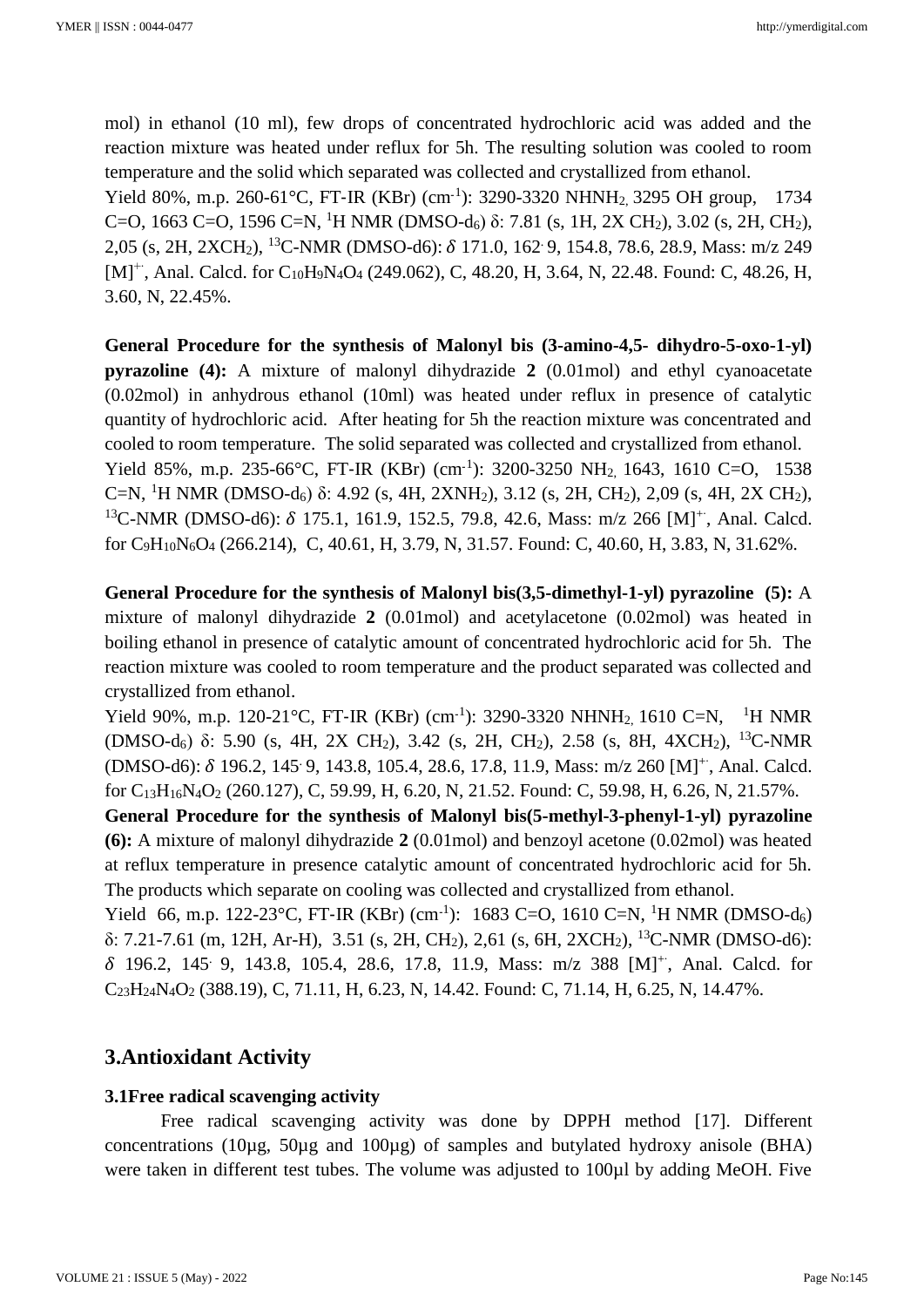milliliters of 0.1mM methanolic solution of DPPH was added to these test tubes and shaken vigorously. The tubes were allowed to stand at 27°C for 20min. The control was prepared as above without samples. The absorbances of samples were measured at 517nm. Radical scavenging activity was calculated using the following formula:

% Radical scavenging activity =  $[(\text{Control OD-Sample OD})/(\text{Control OD})] \times 100$ .

## **3.2Antimicrobial activity**

All the novel bis heterocyclic pyrazole moieties were tested for *in-vitro* antimicrobial activity against gram negative bacteria *E. Coli* and P*. Aeruginosa* and gram positive S. Aureus and *B.subtilis* against antifungal activity against *A.niger* and *Candida albicans* by applying cup plate method [18]. Dilution process was adopted at 25  $\mu$ g, 50  $\mu$ g, and 100  $\mu$ g/mL concentrations, respectively. The activity is compared with reference drugs gentamycin for antibacterial and fluconazole for antifungal activity. The zone of inhibition after 24 hr of incubation at  $37^0C$  in case of antibacterial activity and 48 hr in case of antifungal activity was compared with that of standards.

# **4. RESULTS AND DISCUSSION**

## **4.1 Chemistry**

In the present investigation malonyl dihydrazide **2** served as key intermediate. The reaction of diethyl malonate **1** with hydrazine hydrate (80%) in anhydrous ethanol at reflux temperature for 4-5 h afforded malonyl dihydrazide **2** in quantitative yield. The structure of **2** was confirmed by its physical constant and IR spectral data. Compounds containing – CONHNH<sup>2</sup> group can be conveniently converted into pyrazoles by reaction with different reagents such as ethyl acetoacetate, ethyl cyanoacetate, acetyl acetone and benzoyl acetone.

The reaction of malonyl dihydrazide **2** with ethyl acetoacetate in anhydrous ethanol in presence of catalytic amount of concentrated hydrochloric acid at reflux temperature for 5h resulted in the formation of a crystalline compound. The IR spectrum of **3** exhibited characteristic absorption band in the region  $1663 \text{ cm}^{-1}$  due to C=O, a band at 1734 cm<sup>-1</sup> due to C=O stretching of pyrazole. Further, the presence of absorption band at  $3295 \text{ cm}^{-1}$  due to OH group indicated the existence of **3** as the enol tautomer. The absence of absorption band in the region 3290-3320 cm<sup>-1</sup> due to NHNH<sub>2</sub> and appearance of band at 1596 cm<sup>-1</sup> due to C=N confirmed pyrazole ring formation. The treatment of malonyl hydrazide **2** with ethyl cyanoacetate in boiling ethanol containing catalytic amount of concentrated hydrochloric acid for 5h gave malonyl bis (3-amino-4,5-dihydro-5-oxo-1-yl)pyrazoline **4** .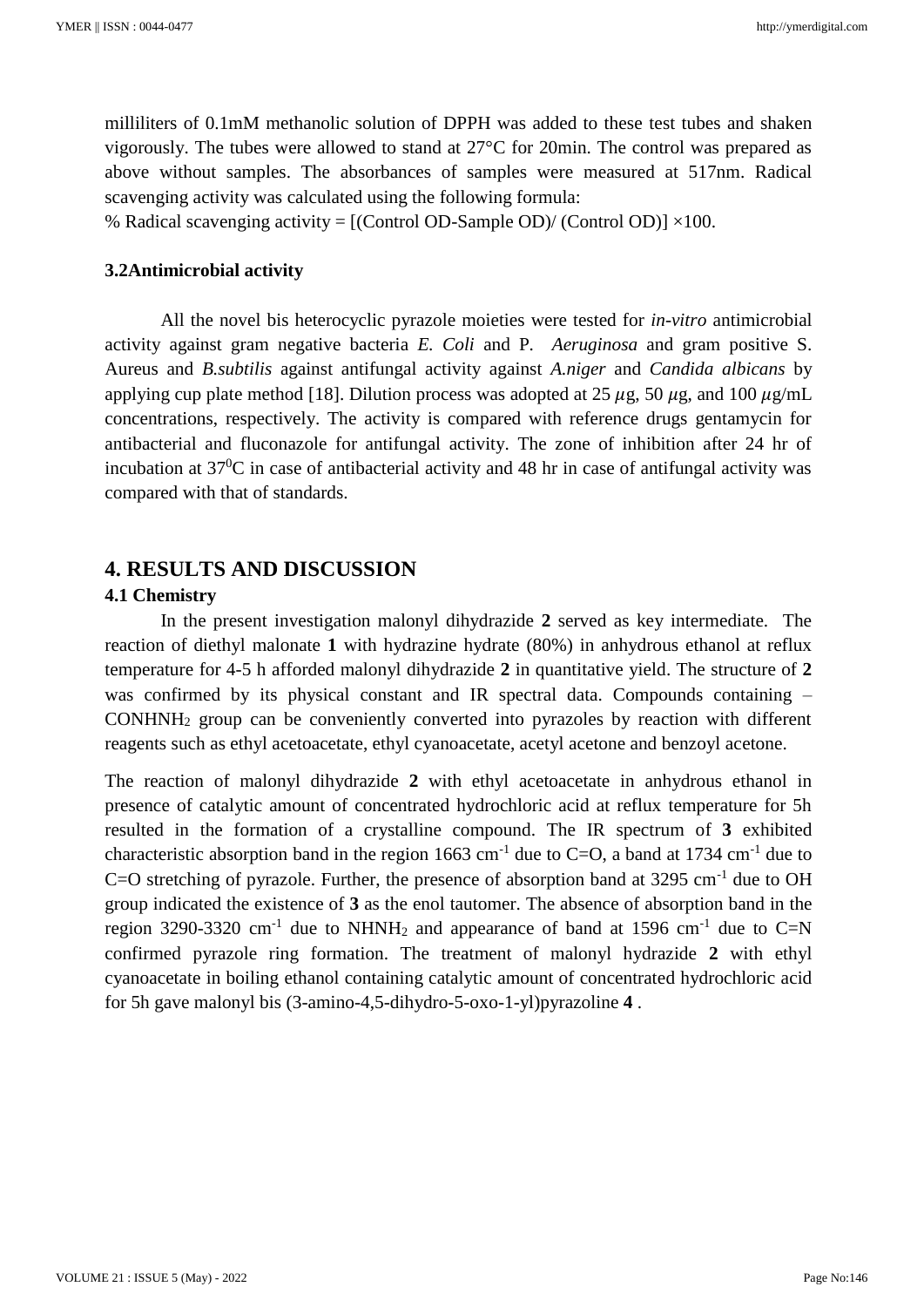

**Scheme 1:** Synthetic routes of bis-hetericyclic pyrazole moieties **3-6**

The IR spectrum of malonyl bis(3-amino-4,5-dihydro-5-oxo-1-yl)pyrazoline **4** exhibited characteristic IR absorption band in the region  $3200-3250$ cm<sup>-1</sup> due to NH<sub>2</sub>, a band at 1643cm<sup>-1</sup> and 1610cm<sup>-1</sup> due to ring CO and CO malonyl groups. The appearance of absorption band at 1538 cm<sup>-1</sup> due to C=N confirmed the formation of pyrazole ring. It was next thought to carry out the reaction of carbohydrazide **2** with acetyl acetone. Thus the condensation of malonyl di hydrazide with acetyl acetone in boiling ethanol containing catalytic amount of concentrated hydrochloric acid for 4h furnished the corresponding malonyl bis(3,5-dimethyl-1-yl)pyrazoline **5** in good yield. The structure of compound **5** was ascertained by IR, <sup>1</sup>H NMR and micro analytical data. The IR spectrum of **5** showed a strong absorption band at 1683 cm-1 due to  $C=O$  group. The disappearance of absorption band in the region 3290-3315cm<sup>-1</sup> due to NHNH<sub>2</sub> and appearance of a band in the region  $1610 \text{cm}^{-1}$  due to C=N confirmed the involvement of hydrazino group in the pyrazole ring formation. The <sup>1</sup>H NMR spectrum of **5**  displayed three signals. A singlet at  $\delta$  3.6 due to 12 protons of four methyl groups, another singlet at  $\delta$  3.6 due to two protons of CH<sub>2</sub> group and third singlet at  $\delta$  6.0 due to a methine proton of pyrazole ring. The mixture of malonyl dihydrazide **2** (0.01mol ) and Benzoyl acetone (0.02mol) was heated at reflux temperature in presence catalytic amount of concentrated hydrochloric acid for 5h. The product which separate on cooling was collected and crystallized from Ethanol **6**. In IR spectrum the bispyrazole **6** displayed absorption band in the region  $1683 \text{ cm}^{-1}$  characteristic of C=O group of malonyl moiety. The absence of absorption band due to NHNH<sub>2</sub> and appearance of absorption band at  $1610 \text{cm}^{-1}$  due to C=N confirmed, the formation.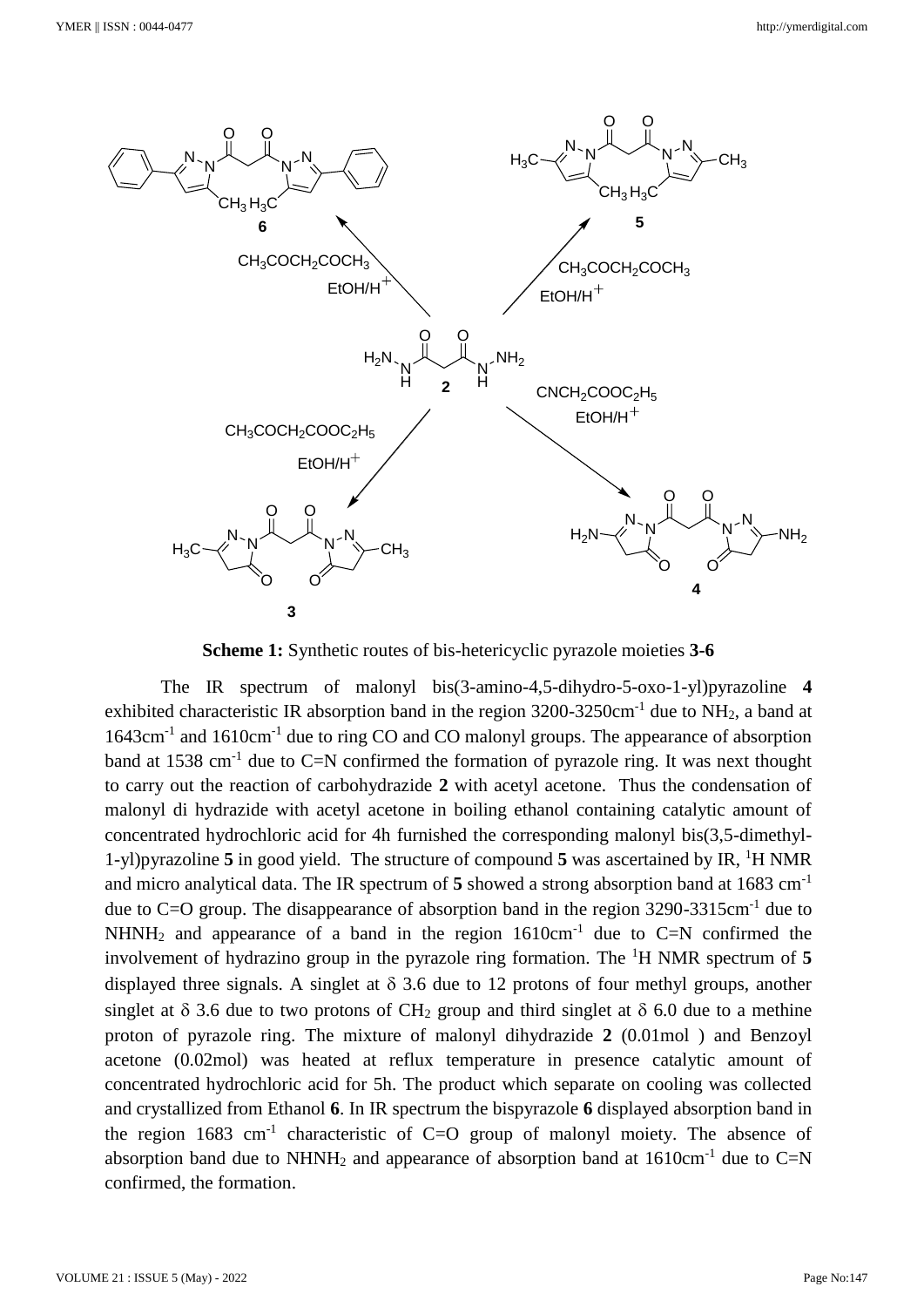#### **4.2 Biological Evaluation**

#### *4.2.1Antioxidant activities*

#### *1,1-Diphenyl-2-picryl hydrazyl (DPPH) radical scavenging activity* (RSA)

Numbers of methods are available for the determination of free radical scavenging activity (RSA) but the assay employing the stable DPPH. has received much attention owing to its ease of use and convenience. This assay is the most widely used *in vitro* test to access free radical scavenging capacities of test compounds. The RSA of synthesized compounds were carried out at 25, 50, 75 and 100 µg/ml concentrations in methanol using the DPPH method. All the test analyses were performed on three replicate and the results are averaged. Results are expressed as the percentage decrease with respect to the control values. The results are illustrated in the **fig-1.** The compound **6a** showed good RSA (61.41, 71.53, 73.82 & 81.70%) at concentrations 25, 50, 75 & 100 µg/ml. This higher RSA may be attributed to the presence of two phenyl groups group present in it, which may responsible for stabilization of free radical formed after donating a hydrogen atom to DPPH free radical.



## **Figure-1: 1,1-Diphenyl-2-picryl hydrazyl (DPPH) radical scavenging activity (RSA)**

#### *4.2.2 Antimicrobial activity*

Antibacterial activity **fig 2,** Compound **6** displayed moderate activity against all tested microorganisms. Antifungal activity **fig 3,** compound **6** have shown to possess moderate antifungal activity against both fungi, *A.niger* and *C.albicans.* Rest of the compounds shows moderate to less activity.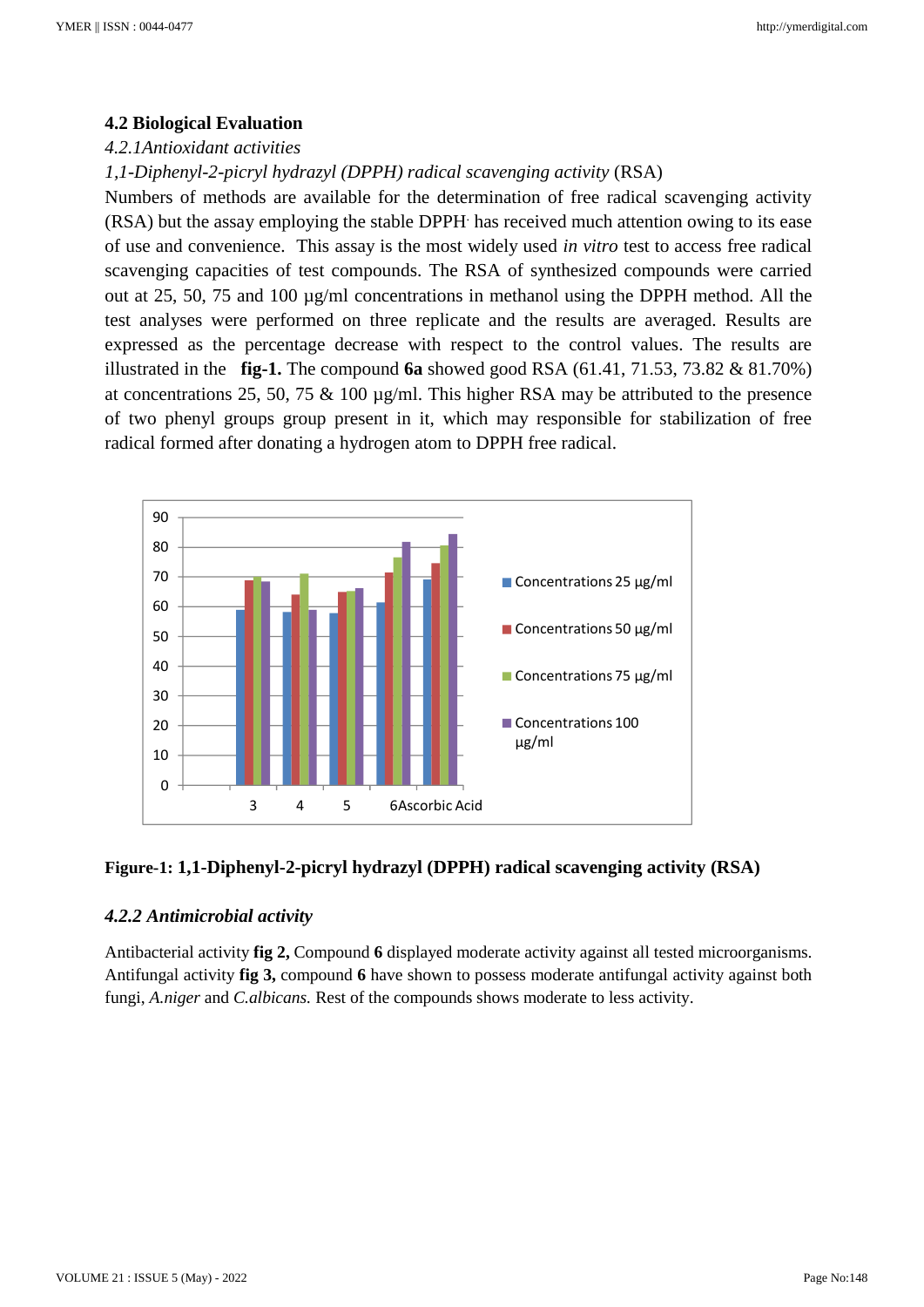

**Figure-2:** Antibacterial activity of bis-heterocycles **(3-6)**



**Figure-3:** Antifungal activity of bis-heterocycles **(3-6)**

## **5. CONCLUSION**

In the present investigation malonyl dihydrazide **2** served as key intermediate for the synthesis of novel malonyl bis(3-methyl-4,5-dihydro-5-oxo-1-yl) pyrazoline moieties **3-6** in good yield. The structures of these compounds were confirmed by their elemental analysis, IR, <sup>1</sup>H, <sup>13</sup>C NMR and mass spectral data. All the newly synthesized compounds were screened for their antioxidant and antimicrobial activities. The antioxidant activity result the compound **6a** showed good RSA (61.41, 71.53, 73.82 & 81.70%) at concentrations all the tested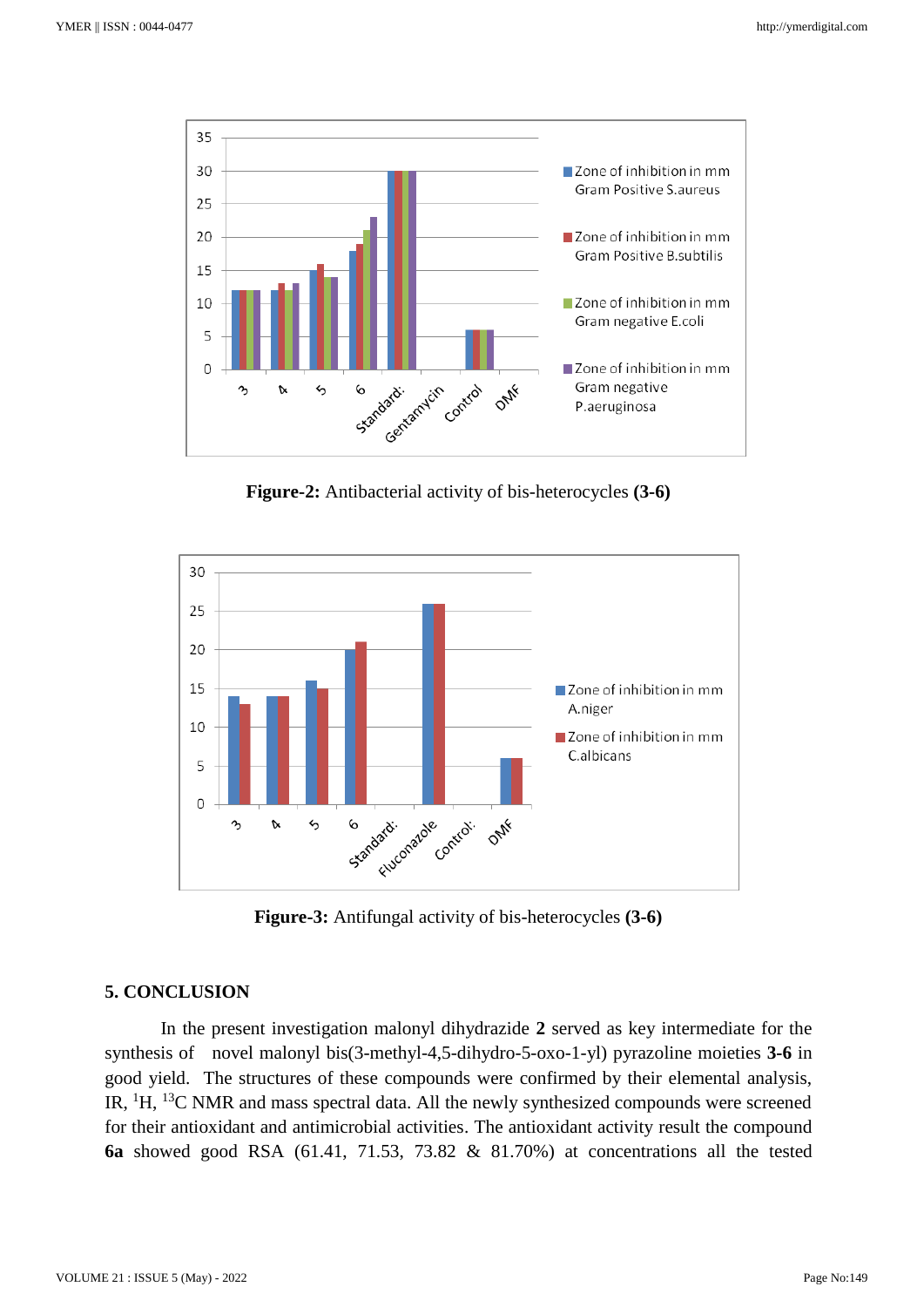concentrations. Compound **6** displayed moderate activity against all tested microorganisms. The compound **6** have possessed moderate antifungal activity against both fungi, *A.niger* and *C.albicans.*

## **ACKNOWLEDGMENT**/ **FUNDING:**

The authors are thankful to the Principal, Sir, M. V. Govt. Science College, Bhadravathi, Karnataka, India, for providing research facilities and IISc, Bangalore for Spectral data.

**CONFLICT OF INTERESTS**: The authors declare no conflict of interest

#### **REFERENCES**

- 1. Liu, X.H., Cui, P., Song, B.A. Bhadury, P.S., Zhu, H.L., Wang, S.F., 2008. Synthesis, structure and antibacterial activity of novel 1-(5-substituted-3-substituted-4,5-dihydro pyrazol-1-yl)ethanone oxime ester derivatives. Bioorg. Med. Chem. 16, 4075–4082.
- 2. Bondock, S., Fadaly., W. Metwally., M.A. 2010. Synthesis and antimicrobial activity of some new thiazole, thiophene and pyrazolederivatives containing benzothiazole moiety Eur. J. Med. Chem. 45, 3692–3701.
- 3. Radi, S., Salhi, S., Radi, A. 2010. Synthesis and Preliminary Biological Activity of Some New Pyrazole Derivatives as Acyclonucleoside Analogues. Lett. Drug Design Discov. 7, 27–30.
- 4. Sridhar, R., Perumal, P.J., Etti, S., Shanmugam, G., Ponnuswamy, M.N., Prabavathy, V.R., Mathivanan, N. Design.,2004. synthesis and anti-microbial activity of 1Hpyrazole carboxylates. Bioorg. Med. Chem. Lett. 14, 6035–6040.
- 5. Prakash, O., Kumar, R., Sehrawat, R. 2008. Synthesis and antibacterial activity of some new 2,3-dimethoxy-3-hydroxy-2-(1-phenyl-3 aryl-4-pyrazolyl) chroma nones. Eur. J. Med. Chem. 44, 1763–1767.
- 6. Abbas, I.M., Abdallah, M.A., Gomha, S.M., Kazem, M.S.H. 2017. Synthesis and antimicrobial activity of novel azolopyrimidines and pyrido-triazolo-pyrimidinones incorporating pyrazole moiety. J. Heterocycl. Chem. 54, 3447–3457.
- 7. Ouyang, G., Chen, Z., Cai, X.J., Song, B.A., Bhadury, P.S., Yang, S., Jin, L.H., Xue, W., Hu, D.Y., Zeng.S.,2008. Synthesis and antiviral activity of novel pyrazole derivatives containing oxime esters group. Bioorg. Med. Chem., 16, 9699–9707.
- 8. Abdalla, M.A., Gomha, S.M., Abdelaziz, M.R., Serag., 2016. N. Synthesis and antiviral evaluation of some novel thiazoles and 1,3-thiazines substituted with pyrazole moiety against rabies virus. Turk. J. Chem.,40, 441–453.
- 9. Anzaldi, M., Maccio, C., Mazzei, M., Bertolotto, M., Ottonello, L., Dallegri, F., Balbi, A.,2009. Antiproliferative and proapoptotic activities of a new class of pyrazole derivatives in HL-60 cells. Chem. Biodivers. 6, 1674–1687.
- 10. El-Shafei, A., Fadda, A.A., Khalil, A.M., Ameen, T., Badria, F.A. 2009, Synthesis, antitumor evaluation, molecular modeling and quantitative structure-activity relationship (QSAR) of some novel arylazopyrazolodiazine and triazine analogs. Bioorg. Med.Chem.,17, 5096–5105.
- 11. Bekhit, A.A., Ashour, H.M.A., Ghany, Y.S.A., El-Din, A., Bekhit, A., Baraka, A.,